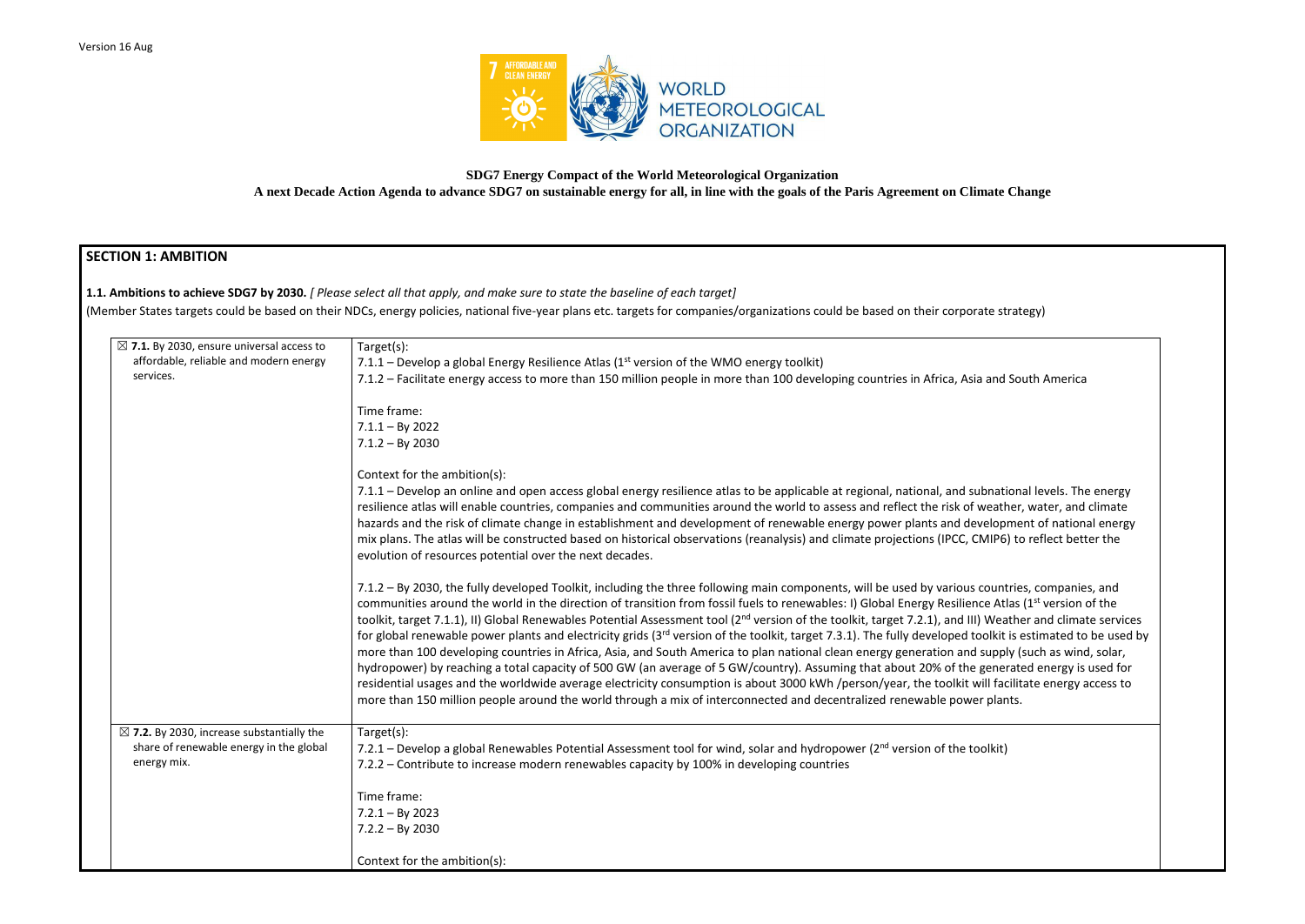|                                                                                                                                                                                                                                                                   | 7.2.1 – The extended toolkit will include global renewables potential assessment of wind, solar, and hydro, using historical, observational, and<br>climate projection data. This extension of the toolkit will guide on optimum site selection for renewable power plants by considering the effects of<br>climate change. In addition, the tool will help to detect high potential remote areas in terms of wind and solar energy to establish decentralized wind<br>and solar power plants.                                                                                                                                                                                                                                                                                                                                                                                                                                                                                                                                                                                                                                                                                                                                                                                                                                                                                                                                                                                                                        |
|-------------------------------------------------------------------------------------------------------------------------------------------------------------------------------------------------------------------------------------------------------------------|-----------------------------------------------------------------------------------------------------------------------------------------------------------------------------------------------------------------------------------------------------------------------------------------------------------------------------------------------------------------------------------------------------------------------------------------------------------------------------------------------------------------------------------------------------------------------------------------------------------------------------------------------------------------------------------------------------------------------------------------------------------------------------------------------------------------------------------------------------------------------------------------------------------------------------------------------------------------------------------------------------------------------------------------------------------------------------------------------------------------------------------------------------------------------------------------------------------------------------------------------------------------------------------------------------------------------------------------------------------------------------------------------------------------------------------------------------------------------------------------------------------------------|
|                                                                                                                                                                                                                                                                   | 7.2.2 – Global renewable capacity is estimated to be tripled by 2030 (IRENA, 2014, and UN HLD, 2021). Given the diverse application of the fully<br>developed toolkit, it is estimated that it will contribute to 100% increase in global renewable capacities by scaling up global modern renewable<br>capacity in more than 100 developing countries.                                                                                                                                                                                                                                                                                                                                                                                                                                                                                                                                                                                                                                                                                                                                                                                                                                                                                                                                                                                                                                                                                                                                                               |
| $\boxtimes$ 7.3. By 2030, double the global rate of<br>improvement in energy efficiency.                                                                                                                                                                          | Target(s):<br>7.3.1 – Extend the toolkit to provide weather, water, and climate services for renewable power plants and electricity generation sector (3rd version<br>of the toolkit)<br>7.3.2 - Increase global average energy efficiency by 1.2%                                                                                                                                                                                                                                                                                                                                                                                                                                                                                                                                                                                                                                                                                                                                                                                                                                                                                                                                                                                                                                                                                                                                                                                                                                                                    |
|                                                                                                                                                                                                                                                                   | Time frame:<br>$7.3.1 - By 2024$<br>$7.3.2 - By 2030$                                                                                                                                                                                                                                                                                                                                                                                                                                                                                                                                                                                                                                                                                                                                                                                                                                                                                                                                                                                                                                                                                                                                                                                                                                                                                                                                                                                                                                                                 |
|                                                                                                                                                                                                                                                                   | Context for the ambition(s):<br>7.3.1 – The extended version of the toolkit (3 <sup>rd</sup> version) will provide weather, water, and climate services to the energy sector players, including<br>transmission system operators (TSOs), renewables power plants operators, and energy sector policymakers. These services, such as high-resolution<br>short- to medium-term weather prediction, sub-seasonal to seasonal climate forecasting, and multi-hazard early warning system, will help to<br>increase the resiliency and efficiency of clean electricity generation and grid integration.                                                                                                                                                                                                                                                                                                                                                                                                                                                                                                                                                                                                                                                                                                                                                                                                                                                                                                                    |
|                                                                                                                                                                                                                                                                   | 7.3.2 -The fully developed toolkit will contribute to increase global energy efficiency, mainly by facilitating energy transition from fossil fuels to<br>renewables. It is not straightforward to estimate an improved energy efficiency rate. Weather, water and climate services component provides<br>information for optimal renewable energy mix for cities and countries that will result in enabling energy systems to operate more efficiently in terms<br>of storage and transmission of electricity. The global energy resilience atlas will indirectly increase the rate of efficiency by leading to develop<br>optimum energy mix plans and establish and/or develop efficient renewable power plants though considering climate risks. Assuming that the fully<br>developed toolkit will be applied to almost half of the total global modern renewables capacity by 2030 and considering that renewable energies<br>improve efficiency with an average of 60% compared to traditional types of energy (IRENA, 2015), the renewables potential assessment component<br>plays an important direct role to increase the energy efficiency. Considering all the direct and indirect effects of the toolkit components, we can<br>estimate that it could improve the global energy efficiency by almost 1.2% through optimizing the renewables integration in the global energy mix<br>and providing weather, water and climate services to the global energy sector in more than 100 developing countries. |
| $\boxtimes$ 7.a. By 2030, enhance international<br>cooperation to facilitate access to clean<br>energy research and technology, including<br>renewable energy, energy efficiency and<br>advanced and cleaner fossil-fuel<br>technology, and promote investment in | Target(s):<br>2 million new renewable energy related jobs<br>Time frame:<br>2030                                                                                                                                                                                                                                                                                                                                                                                                                                                                                                                                                                                                                                                                                                                                                                                                                                                                                                                                                                                                                                                                                                                                                                                                                                                                                                                                                                                                                                      |
| energy infrastructure and clean energy<br>technology.                                                                                                                                                                                                             | Context for the ambition(s):<br>Assuming that the fully developed toolkit will contribute to establish more than 500 GW renewables capacity (target 7.1) in more than 100<br>developing countries around the world, about 2 million direct new jobs can be created. These jobs are mainly for enhanced skillful human resources<br>in different areas of research, development, establishment, operation, and maintaining (IRENA, 2020).                                                                                                                                                                                                                                                                                                                                                                                                                                                                                                                                                                                                                                                                                                                                                                                                                                                                                                                                                                                                                                                                              |
| $\Box$ 7.b. By 2030, expand infrastructure and<br>upgrade technology for supplying modern                                                                                                                                                                         | Target(s):<br>Time frame:                                                                                                                                                                                                                                                                                                                                                                                                                                                                                                                                                                                                                                                                                                                                                                                                                                                                                                                                                                                                                                                                                                                                                                                                                                                                                                                                                                                                                                                                                             |
| and sustainable energy services for all in<br>developing countries, in particular least<br>developed countries, small island                                                                                                                                      | Context for the ambition(s):                                                                                                                                                                                                                                                                                                                                                                                                                                                                                                                                                                                                                                                                                                                                                                                                                                                                                                                                                                                                                                                                                                                                                                                                                                                                                                                                                                                                                                                                                          |

| rical, observational, and<br>by considering the effects of<br>to establish decentralized wind                                                                                                                                                                                       |  |
|-------------------------------------------------------------------------------------------------------------------------------------------------------------------------------------------------------------------------------------------------------------------------------------|--|
| rse application of the fully<br>dobal modern renewable                                                                                                                                                                                                                              |  |
| generation sector (3 <sup>rd</sup> version                                                                                                                                                                                                                                          |  |
|                                                                                                                                                                                                                                                                                     |  |
| gy sector players, including<br>rvices, such as high-resolution<br>iing system, will help to                                                                                                                                                                                        |  |
| nsition from fossil fuels to<br>ices component provides<br>berate more efficiently in terms<br>cy by leading to develop<br>risks. Assuming that the fully<br>ng that renewable energies<br>ential assessment component<br>olkit components, we can<br>tion in the global energy mix |  |
| 7.1) in more than 100<br>anced skillful human resources                                                                                                                                                                                                                             |  |
|                                                                                                                                                                                                                                                                                     |  |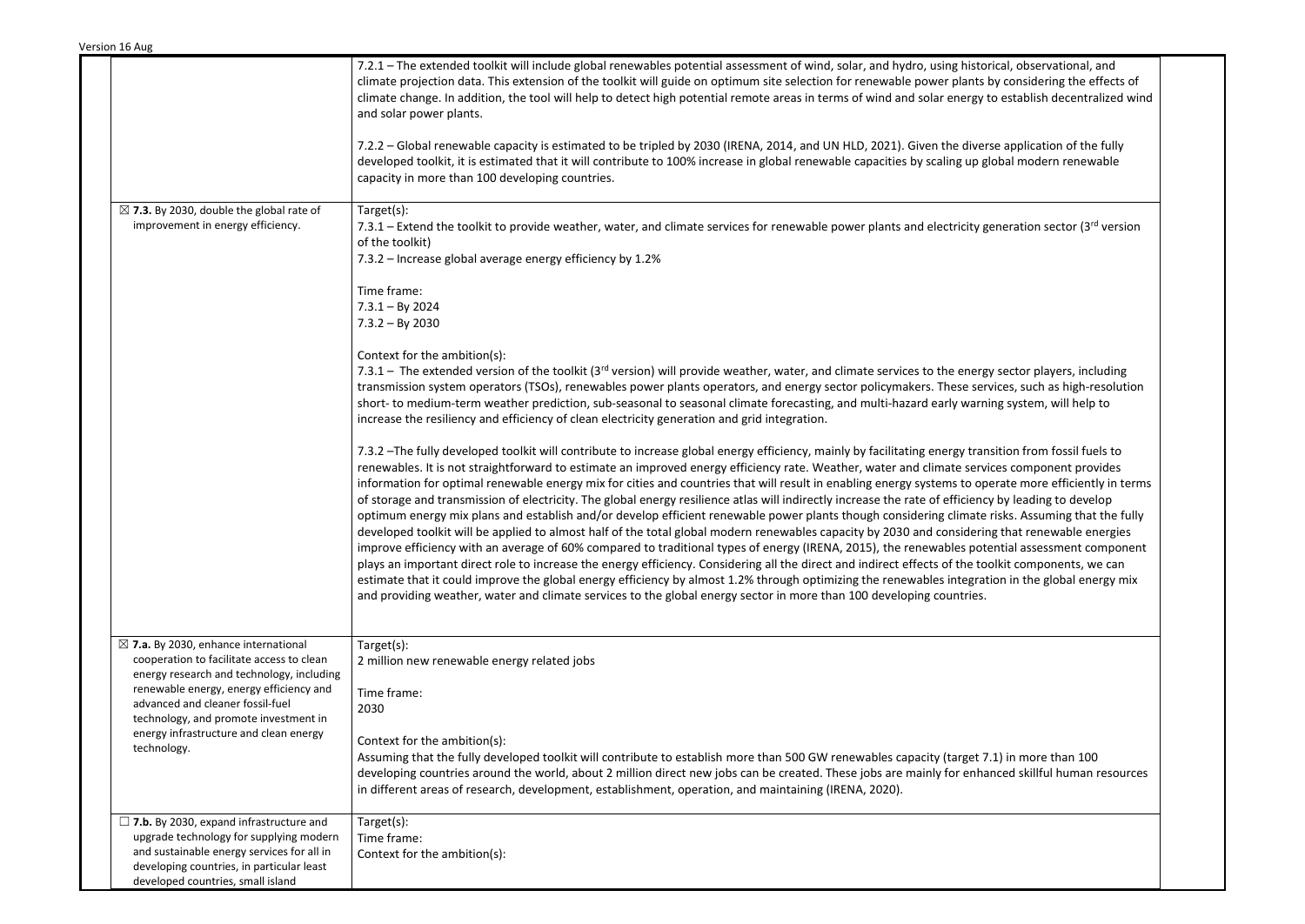developing States, and land-locked developing countries, in accordance with their respective programs of support.

### **1.2. Other ambitions in support of SDG7 by 2030 and net-zero emissions by 2050.** *[Please describe below e.g., coal phase out or reforming fossil fuel subsidies etc.]*

Target(s): Reduction of 5 billion tons of GHG emissions

Time frame: 2030

Context for the ambition(s):

One important application of the proposed toolkit is to help countries to decarbonize their economies by supporting the development of both interconnected and decentralized renewable energies systems. The estimated GHG emission reduction is equal to the amount of emitted GHG by a fossil fuel power plant replaced by a renewable one that generates the same unit of electricity. Referring to item 7.1, about 500 GW renewable energy generation is required to assure energy access to 150 million people. Generating this amount of electricity by traditional fossil fuels will produce about 5 billion tons of GHG. This amount of GHG emission will be reduced if renewable power plants are being used instead of burning coal, oil and natural gas. (U.S. Energy information administration, 2020)

> *Start and end date* ust 2021 – December 2021

*Start and end date*  ember 2021 – December 2022

*Start and end date*  ember 2022 – December 2023

# **SECTION 2: ACTIONS TO ACHIEVE THE AMBITION**

*Start and end date*  ember 2023 – December 2024

2.1. Please add at least one key action for each of the elaborated ambition(s) from section 1. *[Please add rows as needed].*

| Description of action (please specify for which ambition from Section 1)                                                                                            | <b>Start</b> |
|---------------------------------------------------------------------------------------------------------------------------------------------------------------------|--------------|
| 2.1.1 – WMO approval and resource allocation for developing the tool                                                                                                | Augu         |
| (For all ambitions)                                                                                                                                                 |              |
| Description of action (please specify for which ambition from Section 1)                                                                                            | <b>Start</b> |
| 2.1.2 – Establishment of international consortium and Development of the 1 <sup>st</sup> version of the toolkit (Global Energy Resilience Atlas)                    | Dece         |
| (For all ambitions)                                                                                                                                                 |              |
| Description of action (please specify for which ambition from Section 1)                                                                                            | <b>Start</b> |
| 2.1.3 – Development of the 2 <sup>nd</sup> version of the toolkit to include global renewables potential assessment for wind, hydro, and solar.                     | Dece         |
| (For all ambitions)                                                                                                                                                 |              |
| Description of action (please specify for which ambition from Section 1)                                                                                            | <b>Start</b> |
| 2.1.4 – Development of the 3 <sup>rd</sup> version of the toolkit to include other climate-energy services (high-resolutions short to medium range weather forecast | Dece         |
| services for renewable energy power plants and provide energy mix plans for cities and countries around the world focusing on developing countries)                 |              |
| (For all ambitions)                                                                                                                                                 |              |
|                                                                                                                                                                     |              |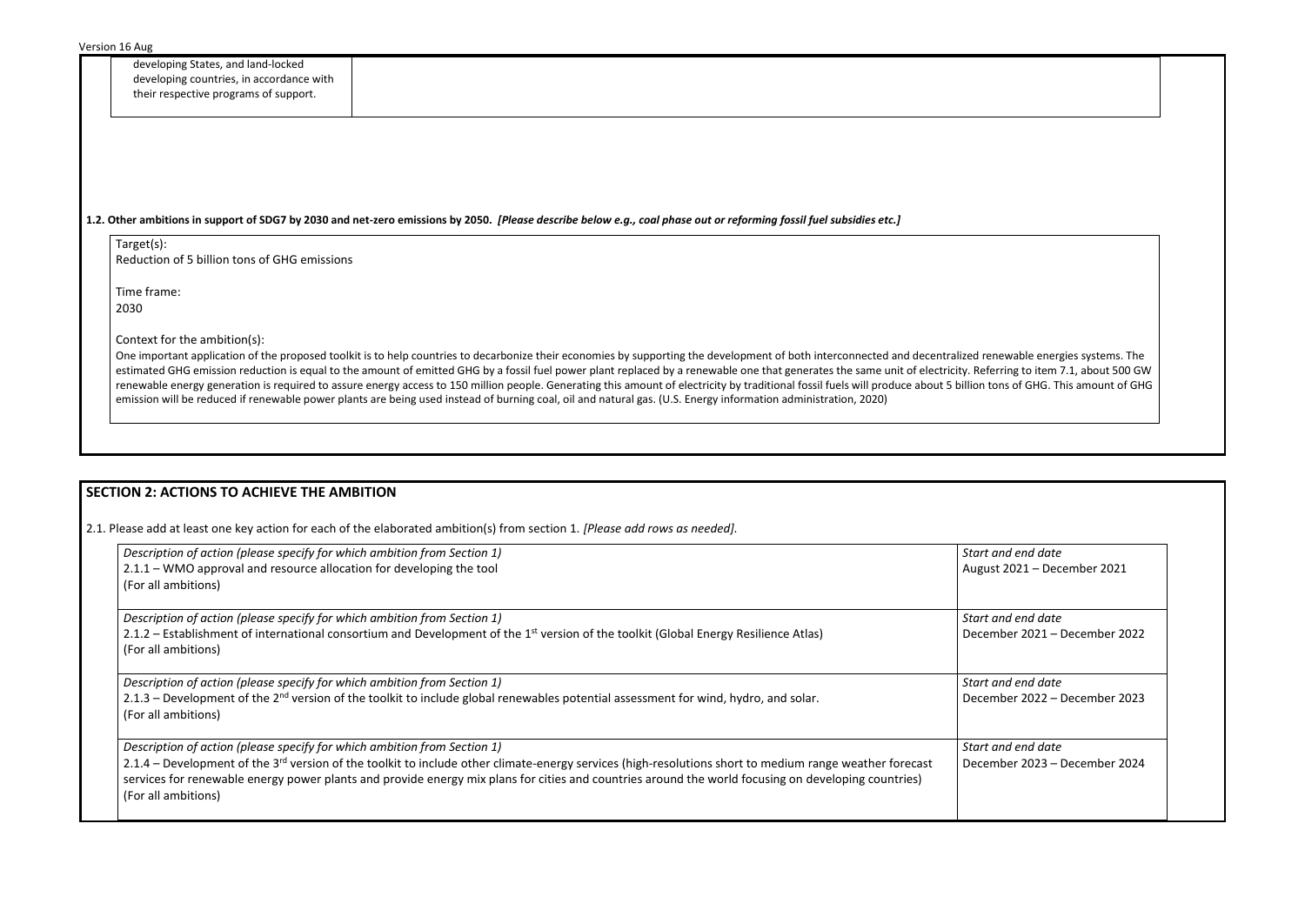| <b>SECTION 3: OUTCOMES</b>                                                                                                                                                                                                                                                                                                                                                                      |                      |
|-------------------------------------------------------------------------------------------------------------------------------------------------------------------------------------------------------------------------------------------------------------------------------------------------------------------------------------------------------------------------------------------------|----------------------|
| 3.1. Please add at least one measurable and time-based outcome for <b>each</b> of the actions from section 2. [Please add rows as needed].                                                                                                                                                                                                                                                      |                      |
| <b>Outcome</b><br>Internal organizational approval and allocated resources to start the project<br>(For action 2.1.1)                                                                                                                                                                                                                                                                           | Date<br>October 2021 |
| Outcome<br>Launching the 1st version of the tool and open it to public use<br>(For action 2.1.2)                                                                                                                                                                                                                                                                                                | Date<br>October 2022 |
| Outcome<br>Launching the 2nd version of the tool and open it to public use<br>(For action 2.1.3)                                                                                                                                                                                                                                                                                                | Date<br>October 2023 |
| Outcome<br>Launching the 3rd version of the tool and open it to public use<br>(For action 2.1.4)                                                                                                                                                                                                                                                                                                | Date<br>October 2024 |
| Outcome<br>Facilitate energy access to more than 150 million people by 2030 (50 million by 2025),<br>Contribute to 100% increase in global modern renewables capacity (50% by 2025),<br>Contribute to reduce 500 million tons of global GHG emission (250 Gt by 2025), and<br>Facilitate to create about 2 million new renewable energy jobs (up to 700 thousand by 2025)<br>(For action 2.1.4) | Date<br>October 2030 |

## **SECTION 4: REQUIRED RESOURCES AND SUPPORT**

4.1. Please specify required finance and investments for **each** of the actions in section 2.

The required finance and investments for development phases of the toolkit and the operational costs until 2030 is summarized below. Some finance is secured to initiate developing the  $1<sup>st</sup>$ version of the tool, but to complete it and to develop the 2<sup>nd</sup> and 3<sup>rd</sup> versions, external financial support is needed.

\$ 800,000: 1st version of the tool (Global energy resilience atlas) (For action 2.1.2)

\$ 2,400,000: 2nd version of the tool (Global renewable energy potential assessment) (For action 2.1.3)

\$ 3,500,000: 3rd version of the tool (Integrating weather and climate forecasts services for renewable energies power plants and energy mix plans) (For action 2.1.4)

\$ 500,000: Yearly operational cost from the 4th year, equal to \$ 3,000,000 until 2030)

In total, \$ 9,700,000 investment is required until 2030, and average of 90,000 per year.

4.2. [For countries only] In case support is required for the actions in section 2, please select from below and describe the required support and specify for which action.

*[Examples of support for Member States could include: Access to low-cost affordable debt through strategic de-risking instruments, capacity building in data collection; development of integrated energy plans and energy transition pathways; technical assistance, etc.]*

| $\Box$ Financing            | Description |
|-----------------------------|-------------|
| $\Box$ In-Kind contribution | Description |
| $\Box$ Technical Support    | Description |

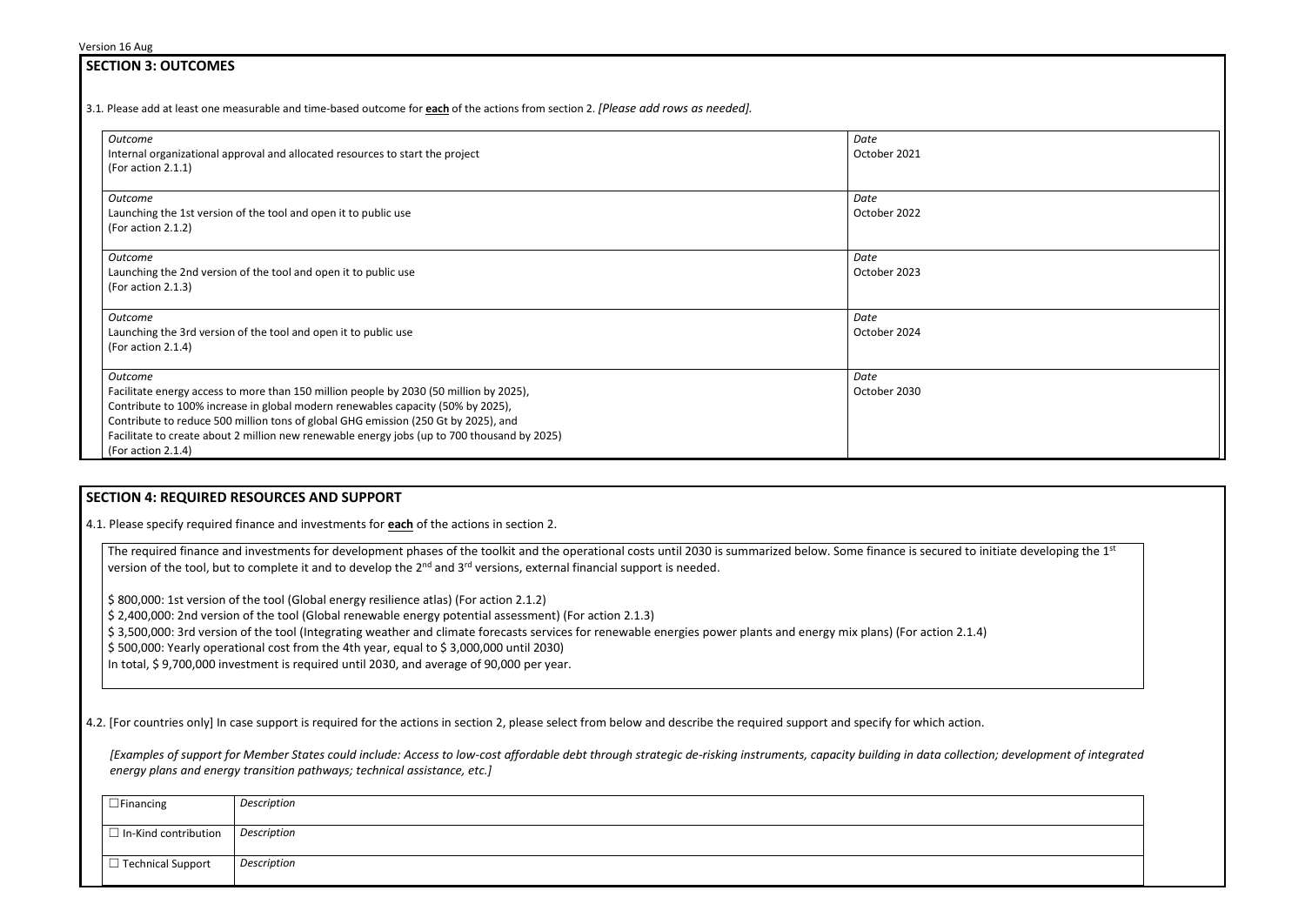| Othe<br>: specity<br>ar/Plaa<br>-ase<br>--                                                                                                                                                                             | Description |
|------------------------------------------------------------------------------------------------------------------------------------------------------------------------------------------------------------------------|-------------|
| and the state of the state of the state of the state of the state of the state of the state of the state of the<br>the contract of the contract of the contract of the contract of the contract of the contract of the |             |
|                                                                                                                                                                                                                        |             |

## **SECTION 5: IMPACT**

5.1. Countries planned for implementation including the number of people potentially impacted.

The toolkit is planned to be fully developed in three phases. In each phase, an additional new service will be provided. The tool follows a world coverage approach for all the development phases to ensure the maximum benefit for the world population, particularly for the developing countries. In order to estimate the number of potentially impacted people, we need to consider both direct and indirect impacted populations. The first group is estimated 150 million as targeted in 7.1. The second group is much larger in terms of population and includes the residents of those cities and countries that will use the WMO energy toolkit (either global energy resilience atlas, global renewables potential assessment, or weather and climate services) to improve their electricity operation systems or establishment of new renewable power plants. Hence, this is not straightforward to estimate the potentially impacted people, however, by considering 100 developing countries indicated in targets 7.2 and 7.3, it can be estimated that a population of 500 million to 1 billion will be indirectly affected.

#### 5.2. Alignment with the 2030 Agenda for Sustainable Development – Please describe how **each** of the actions from section 2 impact advancing the SDGs by 2030. *[up to 500 words, please upload supporting strategy documents as needed]*

The renewable energy (RE) resources potential assessment will guide countries in identifying the best locations for building new REs plants or retrofitting existing plants. The tool will provide information based on historic past (reanalysis), current observational data, near- and long-term forecast and climate projections for decades ahead. Providing RE resources assessment based on this wide time horizon of weather and climate information will provide a higher level of accuracy and a justification of financial investments in new projects for RE development. Hence, applications of the developed tool will result in more REs power plants, increasing the share of renewables in the global energy mix and more energy efficiency. With that introduction, the role of the actions in advancing the SDGs by 2030 is summarised below:

#### **SDG 1 and 2: NO POVERTY, NO HUNGER:**

Energy access is a critical enabler of development and hence poverty reduction. Energy systems are crucial for all aspects of people's lives and livelihoods, including access to healthcare and education, digital content, and industrialization. The lack of access to electricity is associated with fundamental constraints on people's lives and socioeconomic prospects, and cause of poverty.

Ending hunger and achieving food security will not be possible without access to sustainable energy. Energy is required throughout the agri-food value chain, including irrigation, agro-processing (grinding, milling, pounding, husking, etc.), food preparation, storage, refrigeration, and transport. The tool will support the development of modern energy systems for more than 80 million people around the world and hence contribute to decrease poverty.

#### **SDG 5: GENDER EQUALITY:**

Access to modern energy has significant potential to improve women's health (through reduced exposure to household air pollution due to cleaner cooking), safety (through Improved street lighting and access to mobile phone access and online communication), and income (through reduction of electricity costs by using off-grid energy technologies for business typically operated by women in rural areas)

#### **SDG 6 and 16: CLEAN WATER AND SANITATION, LIFE BELOW WATER:**

Energy and water are closely linked. Energy is required to treat and supply drinking and wastewater for use in households, agriculture, and industry. The advantage of REs compared to fossil fuels is that the production, transport, and supply of fossil fuels threaten water quality by polluting rivers, lakes, oceans and marine ecosystems - accidental oil spills, dumping of hazardous fuels and chemicals. Increasing the share of renewables in the global energy mix (using the tool for initial studies of RE resources assessment) can mitigate this threat.

#### **SDG 9 and 10: INDUSTRY, INNOVATION AND INFRASTRUCTURE, REDUCING INEQUALITY:**

Modern energy is a critical enabler of industrial activity, research, development, and technological innovation. Therefore, sustainable energy solutions, including decentralized, off-grid energy solutions, for households, businesses, and industries can significantly facilitate sustainable and resilient infrastructure development in developing countries. On the other hand, the establishment of decentralized energy systems, run on renewable energy and identify the spots using the developed tool, holds the potential to increase the rate of clean and reliable energy deployment among those in need, and thus to help remedy inequality in access.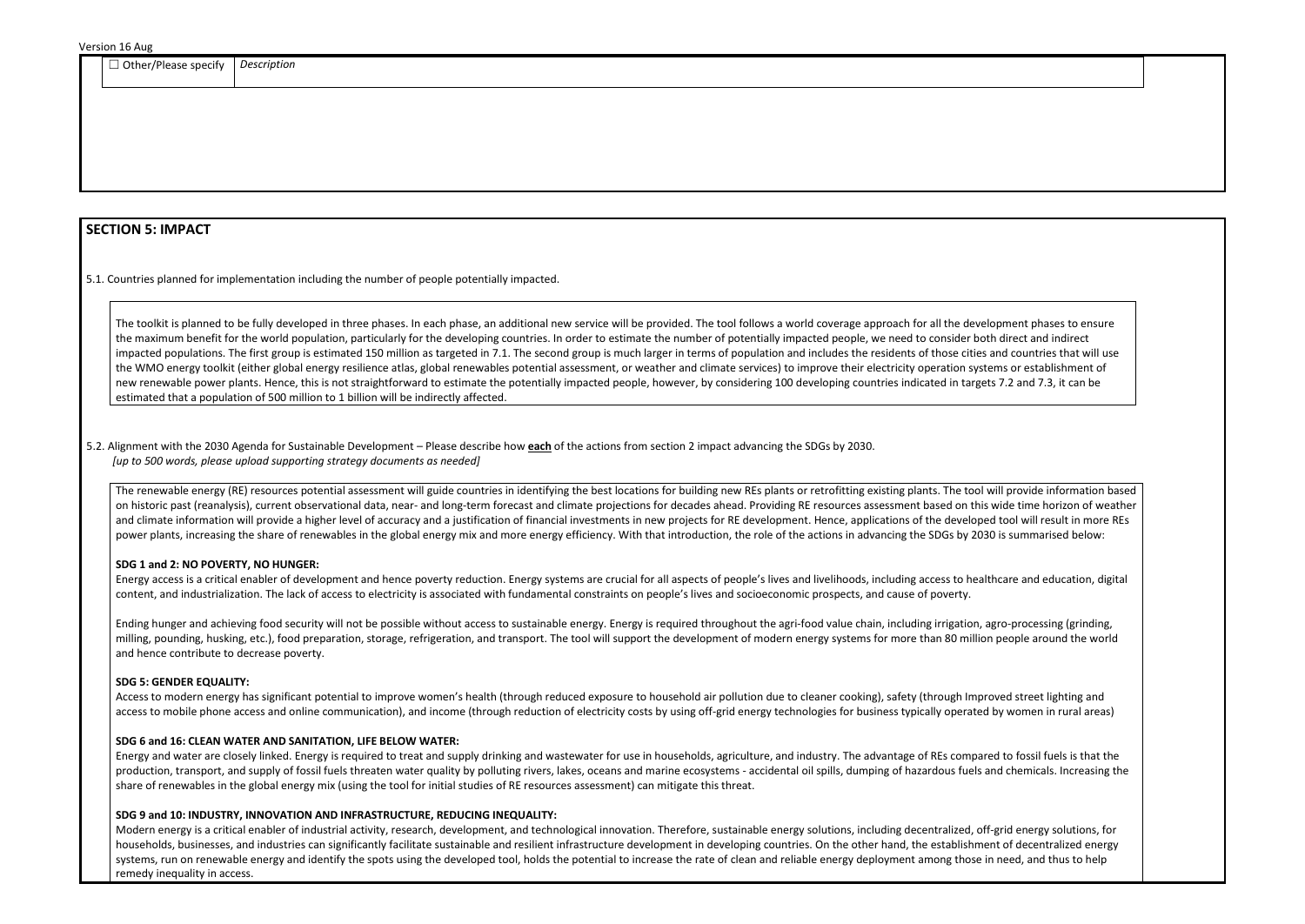#### **SDG 11: SUSTAINABLE CITIES AND COMMUNITIES:**

Energy plays a fundamental role in building inclusive, safe, resilient, and sustainable cities and human settlements. The developed tool can be used to identify the best spots and renewable energy technologies that can help many urban and rural populations access affordable and safe energy, contributing to inclusive and sustainable urbanization.

The CO2 emissions from the combustion of fossil fuels account for 85% of the total CO2 emissions. The energy transition and increasing the share of renewables in the global ene the amount of GHG emissions substantially. The developed tool plays an important role in this transition.

#### **SDG 13: CLIMATE CHANGE:**

5.3. Alignment with Paris Agreement and net-zero by 2050 - Please describe how each of the actions from section 2 align with the Paris Agreement and national NDCs (if applicable) and *[up to 500 words, please upload supporting strategy documents as needed]* 

The transition towards renewables such as solar and wind energy is a critical part of meeting the goals of the Paris Agreement, which aims to limit the rise of global average temp degrees Celsius, and ideally, below 1.5 degrees Celsius above pre-industrial levels by reducing GHG emission. To date, 190 Parties have ratified the Paris Agreement, and 188 have United Nations Framework Convention on Climate Change (UNFCCC). Of these, 170 NDCs (or 90% of the total) mentioned renewables, while 134 (or 71%) included quantified ren all 134 of those NDCs included renewable energy targets for electricity generation, only 56 included targets for direct heat and for transport, even though decarbonization is key the Paris Agreement.

The developed tool will help the countries to establish more sustainable and efficient renewable power plants by identifying the best spot and type of RE through an online free p emission reduction aligned with the Paris agreement, countries NDCs, and net-zero by 2050. On the other side, the tool will provide an energy mix plan to countries, which maximize renewable 1. and minimize fossil fuel share in the energy mix plans and, in turn, will result in GHG emission reduction.

1) Track the number of toolkit visitors by automatically collect general information (such as country and region of access, support needs, interests, etc.) as an initial indicator representing the popularity of the developed toolkit to be used for further analysis.

2) Collect information via distributed surveys to those companies and countries who are consulting the platform or applying the toolkit. This feedback will be used to monitor the success of the provided services and to address the required technical needs and gaps.

3) Track the number of the projects, where the toolkit is applied. Collect in-detail information for each project to track the progress of the outcomes, considering the SDG7 and net-zero emission 2050 indicators, such as universal energy-access, the share of renewable energy in the global energy mix, improvement in the global rate of energy efficiency, greenhouse gas emission reduction, etc.

- *I.2. Does the Energy Compact increase the geographical and/or sectoral coverage of SDG7 related efforts?* ⊠Yes □No
- I.3. Does the Energy Compact consider inclusion of key priority issues towards achieving SDG7 by 2030 and the net-zero emission goal of the Paris Agreement by 2050 as defined by latest global analysis and data including *outcome of the Technical Working Groups?* ☒Yes ☐No

| types of decentralized                                                                                                |  |
|-----------------------------------------------------------------------------------------------------------------------|--|
| rgy mix will help to decrease                                                                                         |  |
| d support the net-zero emissions by 2050.                                                                             |  |
| eratures to well below 2<br>e submitted NDCs to the<br>ewable energy targets. While<br>to achieving the objectives of |  |
| blatform that will end to GHG<br>nize renewable energy share                                                          |  |

## **SECTION 6: MONITORING AND REPORTING**

6.1. Please describe how you intend to track the progress of the proposed outcomes in section 3. Please also describe if you intend to use other existing reporting frameworks to track progress on the proposed outcomes.

Tracking the progress of the proposed outcomes will be conducted through several ways:

## **SECTION 7: GUIDING PRINCIPLES CHECKLIST**

Please use the checklist below to validate that the proposed Energy Compact is aligned with the guiding principles.

**I. Stepping up ambition and accelerating action** - Increase contribution of and accelerate the implementation of the SDG7 targets in support of the 2030 Agenda for Sustainable Development for Paris Agreement

I. 1. Does the Energy Compact strengthen and/or add a target, commitment, policy, action related to SDG7 and its linkages to the other SDGs that results in a higher cumulative impact compared to existing frameworks?

☒Yes ☐No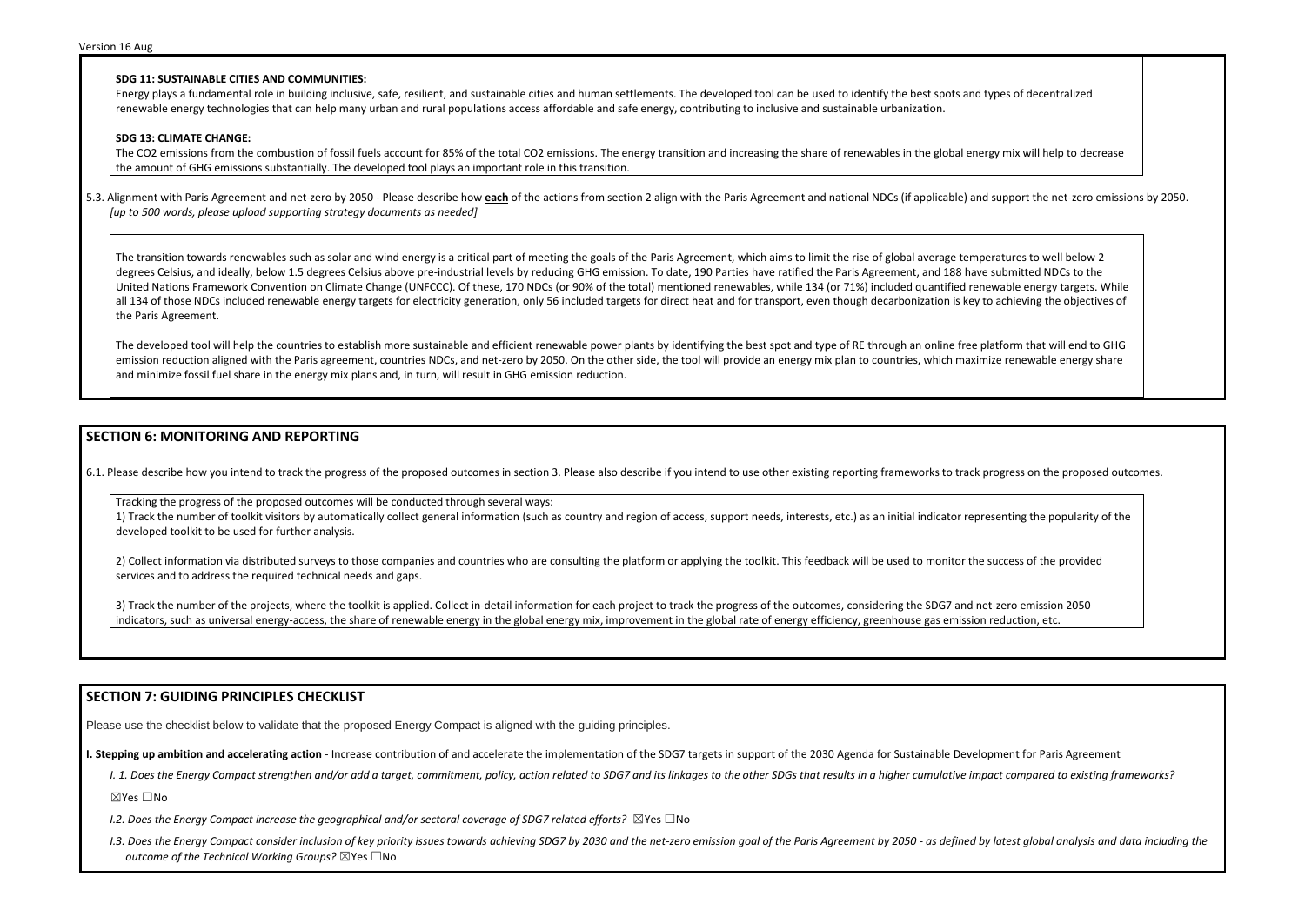**II. Alignment with the 2030 agenda on Sustainable Development Goals** – Ensure coherence and alignment with SDG implementation plans and strategies by 2030 as well as national development plans and priorities.

*II.1. Has the Energy Compact considered enabling actions of SDG7 to reach the other sustainable development goals by 2030?* ⊠Yes □No

*II.2. Does the Energy Compact align with national, sectoral, and/or sub-national sustainable development strategies/plans, including SDG implementation plans/roadmaps?* ☒Yes ☐No

*II.3. Has the Energy Compact considered a timeframe in line with the Decade of Action?* ⊠Yes □No

**III. Alignment with Paris Agreement and net-zero by 2050** - Ensure coherence and alignment with the Nationally Determined Contributions, long term net zero emission strategies.

*III.1. Has the Energy Compact considered a timeframe in line with the net-zero goal of the Paris Agreement by 2050?* ⊠Yes □No

*III.2. Has the Energy Compact considered energy-related targets and information in the updated/enhanced NDCs?* ⊠Yes □No

*III.3. Has the Energy Compact considered alignment with reaching the net-zero emissions goal set by many countries by 2050?* ⊠Yes □No

**IV. Leaving no one behind, strengthening inclusion, interlinkages, and synergies** - Enabling the achievement of SDGs and just transition by reflecting interlinkages with other SDGs.

*IV.1. Does the Energy Compact include socio-economic impacts of measures being considered?* ⊠Yes □No

*IV.2. Does the Energy Compact identify steps towards an inclusive, just energy transition?* ⊠Yes □No

*IV.3. Does the Energy Compact consider measures that address the needs of the most vulnerable groups (e.g. those impacted the most by energy transitions, lack of energy access)?* ⊠Yes □No

| World meteorological organization          |                                         |                                                               |
|--------------------------------------------|-----------------------------------------|---------------------------------------------------------------|
| 8.3. Lead entity type                      |                                         |                                                               |
| $\exists$ Government                       | $\Box$ Local/Regional Government        | $\boxtimes$ Multilateral body /Intergovernmental Organization |
| $\Box$ Non-Governmental Organization (NGO) | $\Box$ Civil Society organization/Youth | $\Box$ Academic Institution / Scientific Community            |
| $\Box$ Private Sector                      | $\Box$ Philanthropic Organization       | $\Box$ Other relevant actor                                   |
|                                            |                                         |                                                               |

**V. Feasibility and Robustness -** Commitments and measures are technically sound, feasible, and verifiable based a set of objectives with specific performance indicators, baselines, targets and data sources as needed.

V.1. Is the information included in the Energy Compact based on updated quality data and sectoral assessments, with clear and transparent methodologies related to the proposed measures? ⊠Yes □No

*V.2. Has the Energy Compact considered inclusion of a set of SMART (specific, measurable, achievable, resource-based and time based) objectives?* ⊠Yes □No

V.3. Has the Energy Compact considered issues related to means of implementation to ensure feasibility of measures proposed (e.g. cost and financing strategy, technical assistant needs and partnerships, policy and regulato *gaps, data and technology)?* ⊠Yes □No

## **SECTION 8: ENERGY COMPACT GENERAL INFORMATION**

8.1. Title/name of the Energy Compact

WMO Climate-energy services toolkit (CLERVICE TOOL)

8.2. Lead entity name (for joint Energy Compacts please list all parties and include, in parenthesis, its entity type, using entity type from below)

#### 8.4. Contact Information

Roberta Boscolo, Climate and energy scientific officer, [rboscolo@wmo.int;](mailto:rboscolo@wmo.int) Hamid Bastani, Energy consultant, [hbastani@wmo.int](mailto:hbastani@wmo.int)

8.5. Please select the geographical coverage of the Energy Compact

| vernmental Organization |  |
|-------------------------|--|
| entific Community       |  |
|                         |  |
|                         |  |
|                         |  |
|                         |  |
|                         |  |